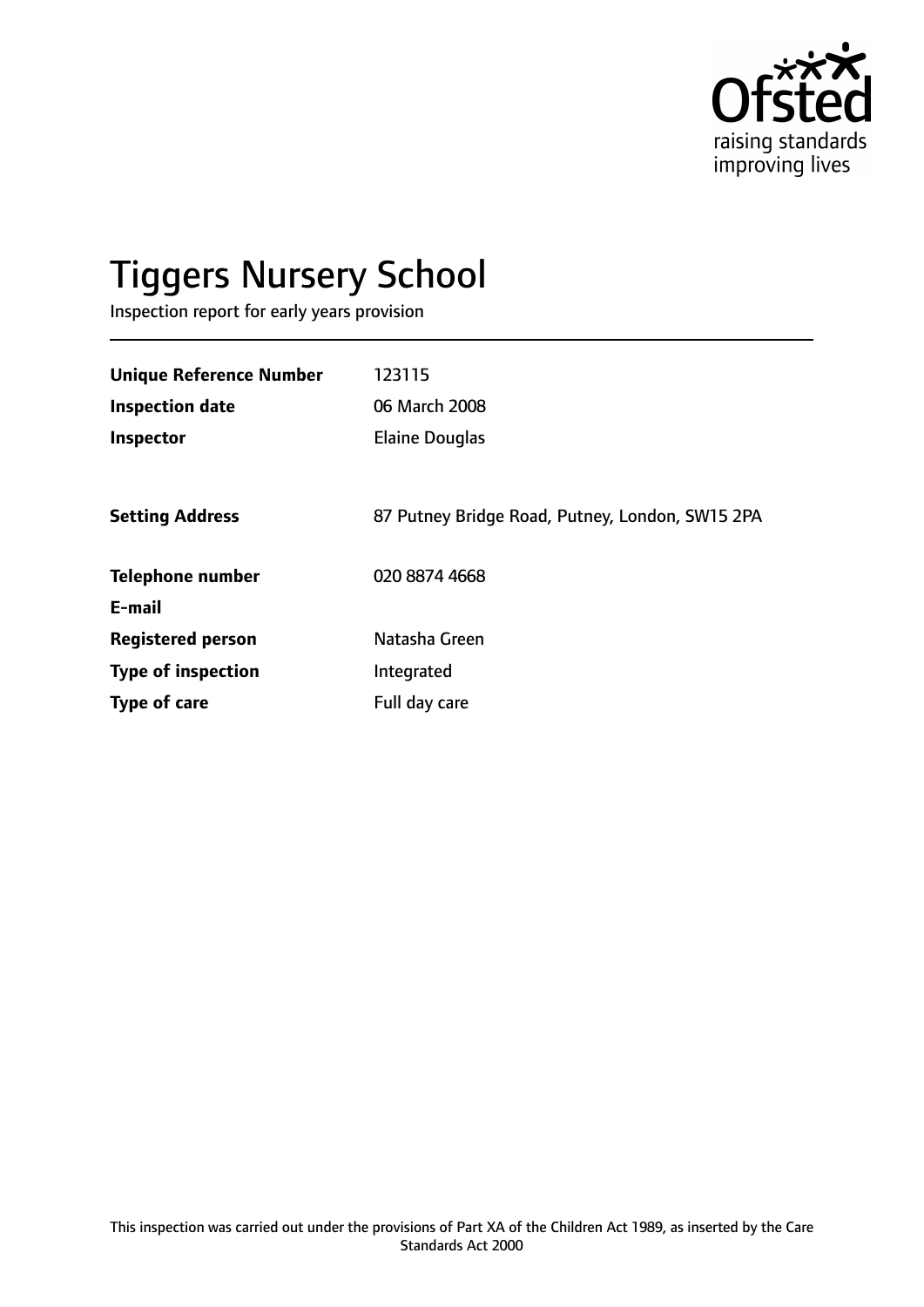## **ABOUT THIS INSPECTION**

The purpose of this inspection is to assure government, parents and the public of the quality of childcare and, if applicable, of nursery education. The inspection was carried out under Part XA Children Act 1989 asintroduced by the Care Standards Act 2000 and, where nursery education is provided, under Schedule 26 of the School Standards and Framework Act 1998.

This report details the main strengths and any areas for improvement identified during the inspection. The judgements included in the report are made in relation to the outcomes for children set out in the Children Act 2004; the National Standards for under 8s day care and childminding; and, where nursery education is provided, the *Curriculum guidance for the foundation stage.*

The report includes information on any complaints about the childcare provision which Ofsted has received since the last inspection or registration or 1 April 2004 whichever is the later.

### **The key inspection judgements and what they mean**

*Outstanding: this aspect of the provision is of exceptionally high quality Good: this aspect of the provision is strong Satisfactory: this aspect of the provision is sound Inadequate: this aspect of the provision is not good enough*

For more information about early years inspections, please see the booklet *Are you ready for your inspection?* which is available from Ofsted's website: *www.ofsted.gov.uk.*

# **THE QUALITY AND STANDARDS OF THE CARE AND NURSERY EDUCATION**

On the basis of the evidence collected on this inspection:

The quality and standards of the care are good. The registered person meets the National Standards for under 8s day care and childminding.

The quality and standards of the nursery education are good.

## **WHAT SORT OF SETTING IS IT?**

Tiggers Nursery is privately owned and opened in 1996. It operates from the ground floor and basement of a large terraced house situated in Putney, which consists of four play rooms, plus toilet facilities, storage and an office. Kitchen, laundry and staff facilities are available on the first floor accommodation occupied by the ownersfamily. A maximum of 40 children may attend the nursery at any one time. The nursery is open each weekday from 09.00 to 12.00 and 12.45 to 15.15 term time only. Older children can stay all day, with a packed lunch. The nursery uses the park opposite for supervised outdoor play and has its own enclosed small garden. It serves the local community.

There are currently 65 children aged from two to under five years on roll. Of these, 24 children receive funding for early education. The nursery currently supports a number of children with learning difficulties and/or disabilities and also supports a number of children who speak English as an additional language.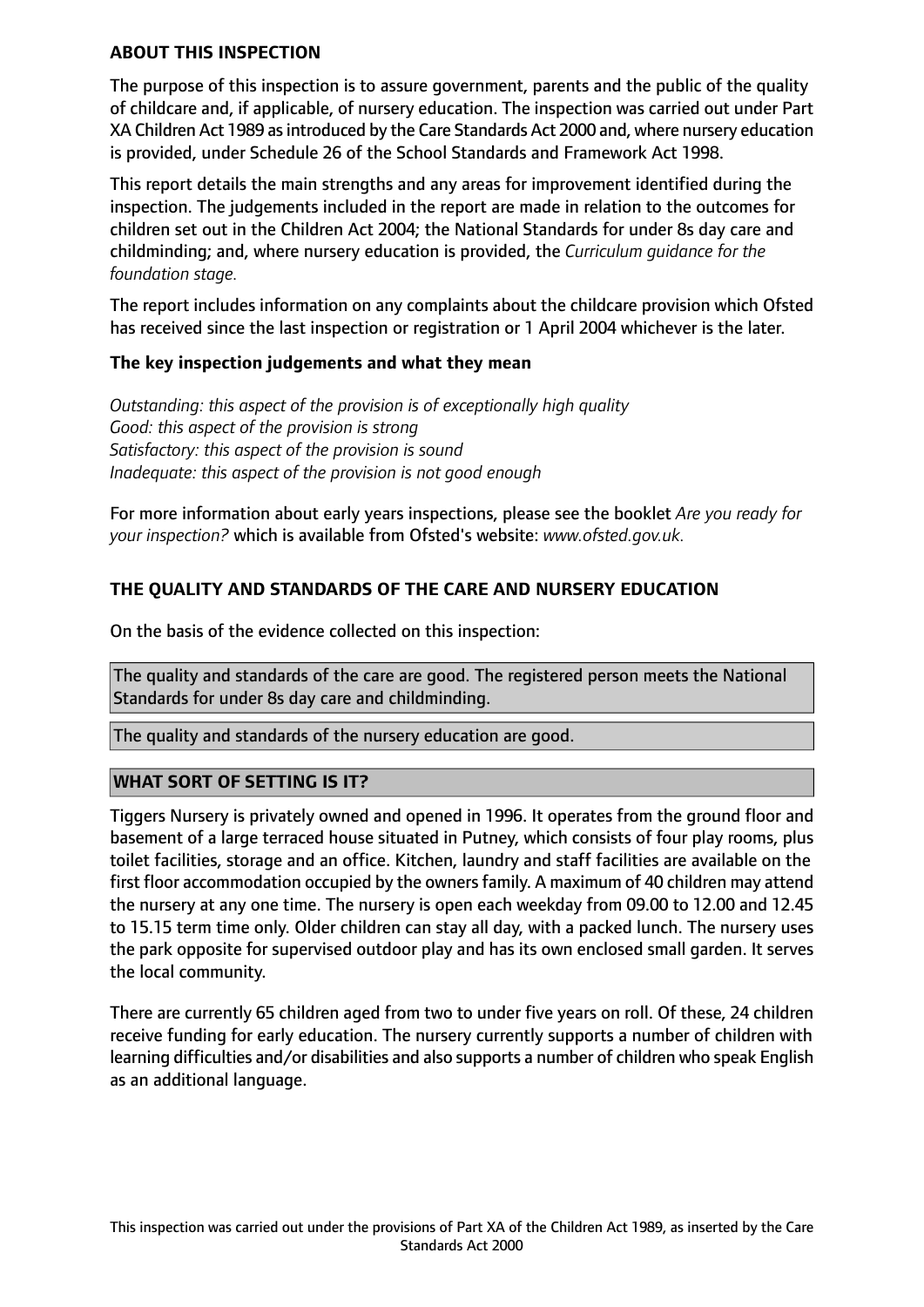The nursery employs eight members of staff. Of these, six, including the manager hold Level 3 early years qualifications and two are working towards a qualification. The setting receives support and advice from the local authority.

## **THE EFFECTIVENESS OF THE PROVISION**

### **Helping children to be healthy**

The provision is good.

Children develop a good awareness of healthy practices. They independently wash their hands after using the toilet and before eating, and blow their nose and dispose of the tissue. They are able to help themselves to fresh drinking water and take part in activities to promote their awareness of healthy eating. Children are provided with mostly nutritional snacks and staff are aware of the children's dietary requirements.

Children's health is protected by five staff holding first aid qualifications and good supply of first aid equipment being available on both floors and on outings. Accidents and any medication are appropriately recorded. Good procedures protect children from illness. Staff follow good hygiene procedures; cloths and cleaning materials are colour-coded and stored in separate boxes so they are only used for one purpose, for example, cleaning the tables or cleaning the toilets. Good nappy changing procedures ensure children are protected from cross contamination.

Children have daily opportunities to enjoy being outside and develop large muscle skills. Staff use the Foundation Stage curriculum to plan a wide variety of activities which promote children's coordination, control and spatial awareness. They move in a range of ways and regularly engage in action rhymes, music and movement. Children put on their own coats and hats, and manage the stairs within the setting with confidence.

## **Protecting children from harm or neglect and helping them stay safe**

The provision is good.

Children are kept safe both on and off the premises through vigilant supervision and security. For example, when going to the park across the road the older children are paired with the younger children, adults are strategically placed along the line and very good procedures are followed. Risk assessments identify any potential hazards and the actions required to minimise them, for example, accessible electric sockets are covered and there are stairgates at the top and bottom of the stairs.

Children develop a good awareness of helping with their own safety through practising the emergency evacuation procedures every month. Each member of staff has the opportunity to take charge so they all know the procedures. The fire equipment is regularly checked to ensure it is in working order. Children have sufficient space to play and all children have access to all the areas, enabling them to safely access a wide variety of developmentally appropriate resources.

Children's welfare is safeguarded through the staff's good knowledge of child protection issues, keeping records of injuries and confidentiality. Good procedures are in place in the event of the child being lost or uncollected.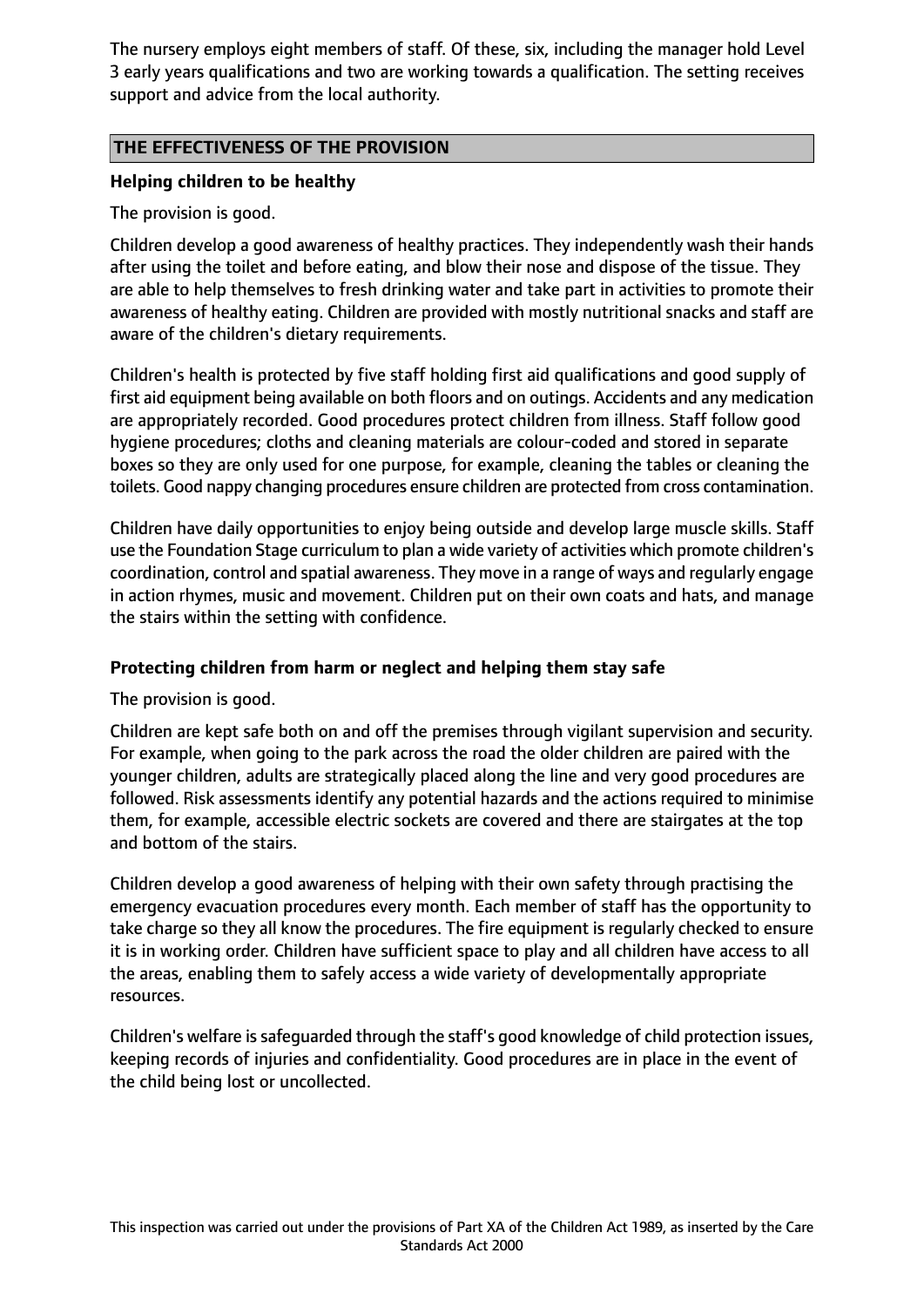# **Helping children achieve well and enjoy what they do**

The provision is good.

Children under three years benefit from the staff having an awareness of the Birth to three matters framework and providing effective activities to support them in becoming competent learners. Children engage in first-hand experiences and activities, and receive warm, stimulating interaction to promote their development. For example, one child tries to make plastic letters go down a tube and is supported in experimenting with adjusting the tube and trying different letters until they manage it. Another child skilfully uses tongs to move different size marbles from one pot to another and is delighted when they finally achieve it. Children develop their imagination and creativity in their role play, art and craft, and all activities. For example, one child playing in the water says they are washing, while another pretends they are making a cake. An initial assessment is carried out to enable staff to know each child's starting point and this is reviewed at the end of the year. However, this does not identify their development in all areas or involve parents.

# Nursery Education.

The quality of teaching and learning is good. Staff have an excellent awareness of the Foundation Stage curriculum and how most activities can promote the individual development of each child. They ask good open ended questions and children enthusiastically respond, demonstrating their understanding, promoting their communication skills and supporting their personal social and emotional development. For example, when asked what is needed to grow a sunflower children respond with a seed, mud, the sun and water. This is followed with the children taking part in a first-hand experience of planting sunflower seeds to reinforce their learning.

Children benefit from staff promoting their learning through planned experiences and activities that are challenging but achievable, most are stimulating and promote children's self-esteem and motivate them to learn. The enabling indoor environment effectively supports children in becoming independent learners and allows them to develop their creativity, practice new skills and extend activities. For example, one child uses scissors to cut open a tissue box, they then try using glue to put it back together, when this doesn't work they try using the stapler. When they use the hole punch incorrectly staff effectively interact to support and extend their learning. However, the outdoor area is less effectively used as a positive context for learning as children currently have limited access.

Children develop positive attitudes to learning through the staffs' very good interaction, direct teaching skills and knowledge, while recognising the importance of the children'sinput. Children have good opportunities to take part in whole group, small group and individual activities. During one whole group activity a child selects a toy train from a basket of various items, this is used for children to pretend they are going on a train journey, they excitedly decide they are going to the zoo and contribute their ideas, such as a monkey throwing their banana and it landing on their nose. Staff skilfully introduce new words, involve counting and ensure all children are included.

Children's natural curiosity is promoted through regular opportunities to experiment. For example, they are shown how red cabbage can change the colour of water and paper, and when they are given lemon juice and bicarbonate of soda they notice how the acid and alkaline also change the colour of the paper. Children display good concentration and remain at their chosen activities until they have completed them to their own satisfaction. For example, two children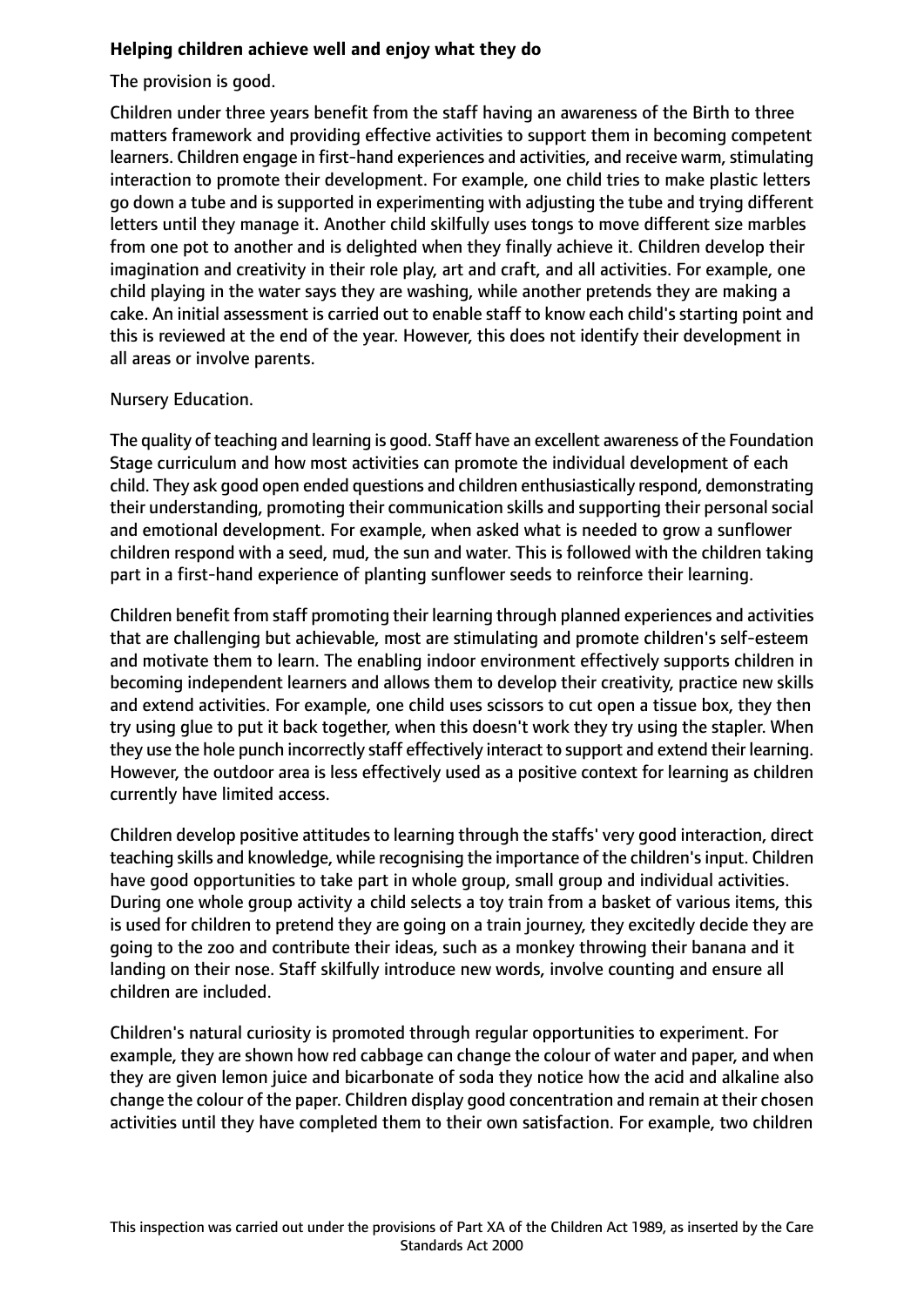spend more than 10 minutes pouring water from a jug to a cup and adding items such as tissue or their hand, and noticing how the water is disbursed.

Children's development is observed every day and used by staff to plan how to help children make progress. Older and more able children write recognisable letters and simple words, they recognise their names and have regular opportunities to link sounds letters. Overall, children make good or better progress towards the early learning goals, considering their starting points and abilities.

## **Helping children make a positive contribution**

The provision is good.

Children are very confident, settled and happy in the setting, often displaying excitement and concentration. Their behaviour is very good and children develop a clear understanding of expectations through consistent, appropriate behaviour management strategies, for example, a tambourine signals it is time to tidy up. All staff praise and encourage children giving them a sense of achievement and worth. Staff value children's contributions and provide good role models.

Children's individual needs are well met because staff gain good information from parents and get to know the children through observation. Children with specific educational needs and/or disabilities and/or English as an additional language, are effectively supported. Staff work closely with outside agencies and parents to ensure they work together to meet each child's needs. The Special Educational Needs Coordinator (SENCO) is clear about her role and responsibilities and seeks further training or advice when necessary. Children develop a good awareness of people's differences through accessing a good range of resources which provide positive images, taking part in activities about other countries and celebrating a wide range of festivals. Spiritual, moral, social and cultural development is fostered.

The partnership with parents and carersis good. They receive good information on the provision and the Foundation Stage curriculum, both in writing and through attending meetings. Newsletters are sent out each week to keep them informed of the activities and how to be involved in their child's learning. Parents have good opportunities to share their talents and support the children's learning. Their feedback and suggestions are welcome, and staff make themselves available each day to exchange information. Parents have good opportunities to meet with their child's keyworker, discuss their child's development and see their assessments.

## **Organisation**

The organisation is good.

Children's care and welfare is effectively promoted through the good organisation of the premises and documentation. Staff are extremely well deployed to ensure children are kept safe and receive good interaction. Rooms are used for different purposes and all children have opportunities to access all of the rooms each day.

Children and staff's attendance is accurately recorded and their personal files are well organised to ensure appropriate information is easily accessed. However, some personal details are displayed on the walls and are therefore not stored confidentially. The policies and procedures are regularly reviewed. However, the complaints policy and the child protection policy both need updating in line with the new procedures.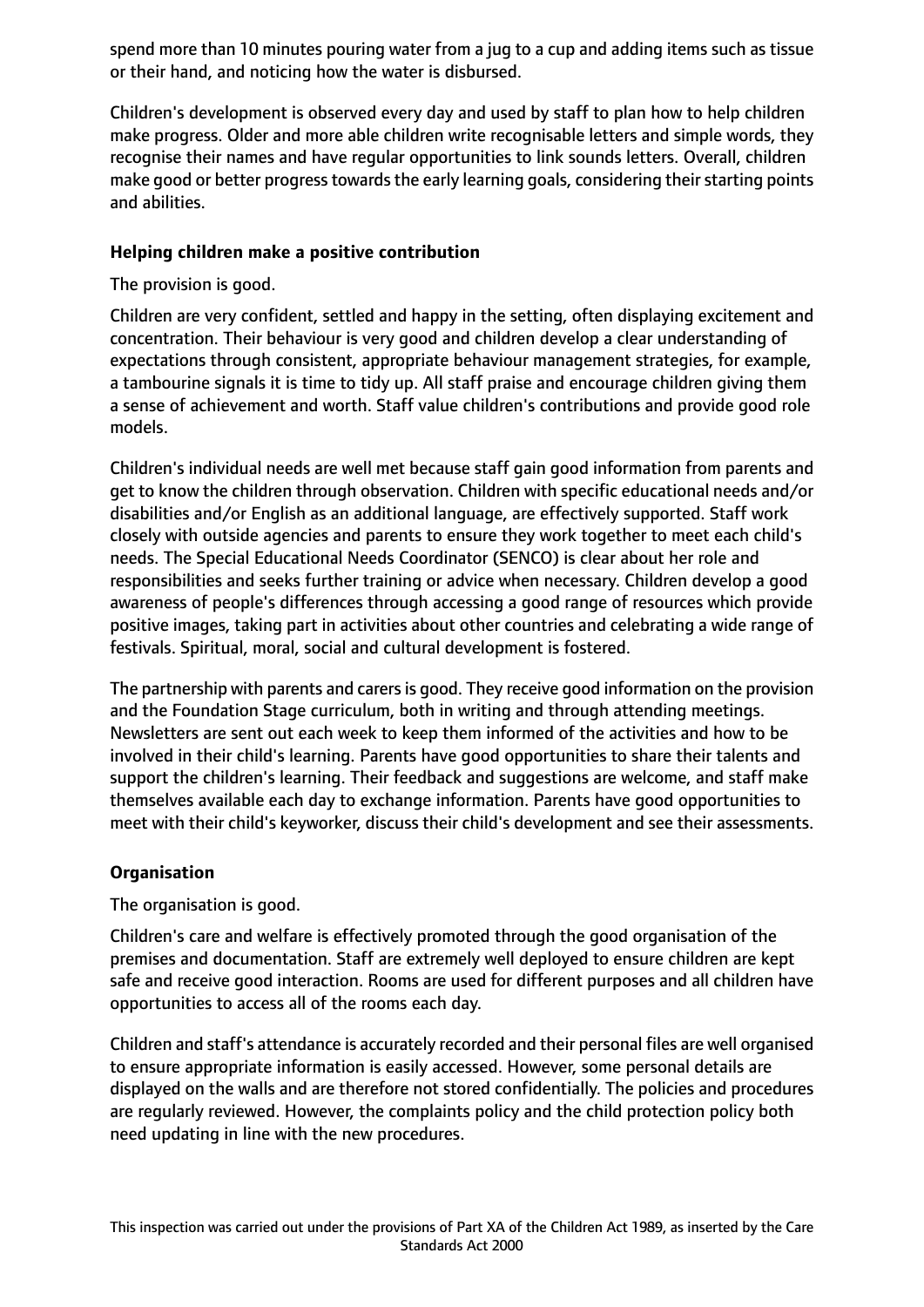Children are cared for by experienced qualified staff who receive a good induction programme to ensure they are clear of their roles and responsibilities. Good recruitment procedures ensure only suitable personnel are employed. The setting meet the needs of the range of children for whom it provides.

The leadership and management is good. The manager has good systems to ensure parents, staff and children can regularly communicate with her. Staff have good opportunities to attend training and continue to update their knowledge. The manager works directly with the children and staff most of the time, she steers the work of the setting and provides a good role model. She knows her staff well and uses their strengths and interests effectively. Consequently, she leads an enthusiastic and dedicated staff team.

## **Improvements since the last inspection**

At the last inspection the group were asked to ensure that their accident and incident records are completed in full detail and include existing injuries.

Since that inspection the group have improved their system to include detailed records of all accidents, incidents and existing injuries. This ensures that children's welfare is protected.

At the last nursery education inspection the group were asked to improve the use of their assessments to challenge the more able children, differentiate activities and take account of individual progress. They were asked to increase the opportunities for children to initiate their own activities and have greater choice for free play, to improve children's access to a wider range of tools and equipment to promote creative and design skills, and to increase the positive images which reflect the community.

Since that inspection the group has introduced daily observations to identify children's individual needs and challenges, to enable staff to teach them accordingly, they ensure children are confident in their skills before moving them on and that activities are adapted according to the children's varying abilities. Low shelves allow children to make choices and have free access to resources, paint, role play, malleable materials and imaginary play resources are available daily, which allows children to become independent in their learning and take activities in their own direction according to their own imagination. Children now access a wide range of tools and materials to enable them to design and create, and assemble and join items in a range of ways, which promotes all areas of their development. The environment now contains many positive images which reflect the community, these include posters, books, dolls, food and role play equipment, as well as parents being invited in to share their diverse cultures, which promotes children's awareness of their own community and people's differences.

# **Complaints since the last inspection**

Since the last inspection there have been no complaints made to Ofsted that required the provider or Ofsted to take action in order to meet the National Standards.

The provider is required to keep a record of complaints made by parents, which they can see on request. The complaints record may contain complaints other than those made to Ofsted.